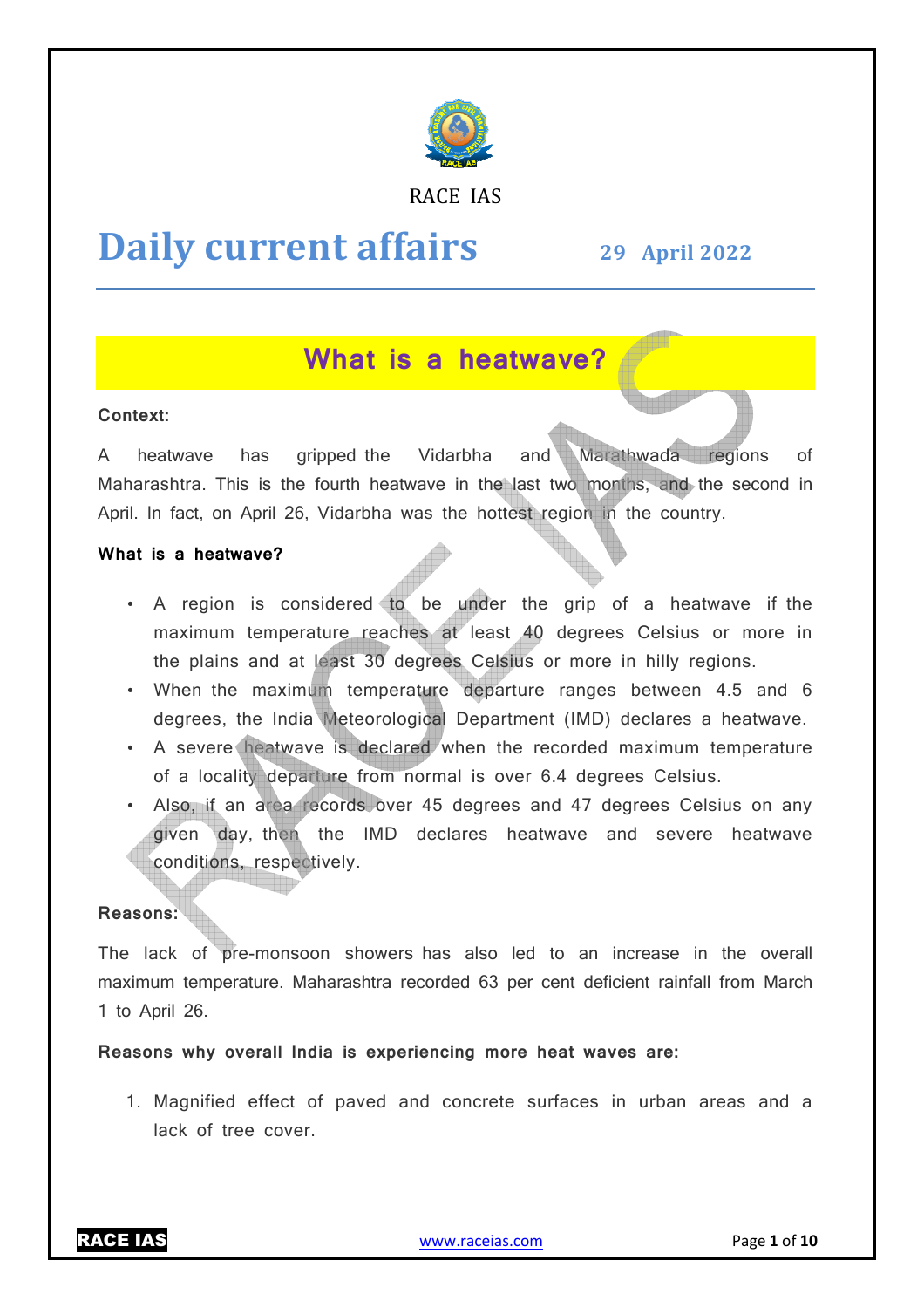- 2. Urban heat island effects can make ambient temperatures feel 3 to 4 degrees more than what they are.
- 3. More heat waves were expected as globally temperatures had risen by an average 0.8 degrees in the past 100 years. Night-time temperatures are rising too.
- 4. Higher daily peak temperatures and longer, more intense heat waves are becoming increasingly frequent globally due to climate change.
- 5. High intensity of UV rays in medium-high heat wave zones.
- 6. Combination of exceptional heat stress and a predominantly rural population makes India vulnerable to heat waves.

### **Way ahead for India- How should India deal with heat waves?**

- 1. Identifying heat hot-spots through appropriate tracking of meteorological data and promoting timely development and implementation of local Heat Action Plans with strategic inter-agency co-ordination, and a response which targets the most vulnerable groups.
- 2. Review of existing occupational health standards, labour laws and sectoral regulations for worker safety in relation to climatic conditions.
- 3. Policy intervention and coordination across three sectors health, water and power is necessary.
- 4. Promotion of traditional adaptation practices, such as staying indoors and wearing comfortable clothes.
- 5. Popularisation of simple design features such as shaded windows, underground water storage tanks and insulating housing materials.
- 6. Advance implementation of local Heat Action Plans, plus effective interagency coordination is a vital response which the government can deploy in order to protect vulnerable groups.

### **The most heatwave prone areas — known as the Core Heatwave Zone (CHZ) are:**

Rajasthan, Punjab, Haryana, Chandigarh, Delhi, West Madhya Pradesh, Uttar Pradesh, Chhattisgarh, Orissa, Vidarbha in Maharashtra, parts of Gangetic West Bengal, Coastal Andhra Pradesh, and Telangana.

### **Sources: Indian Express.**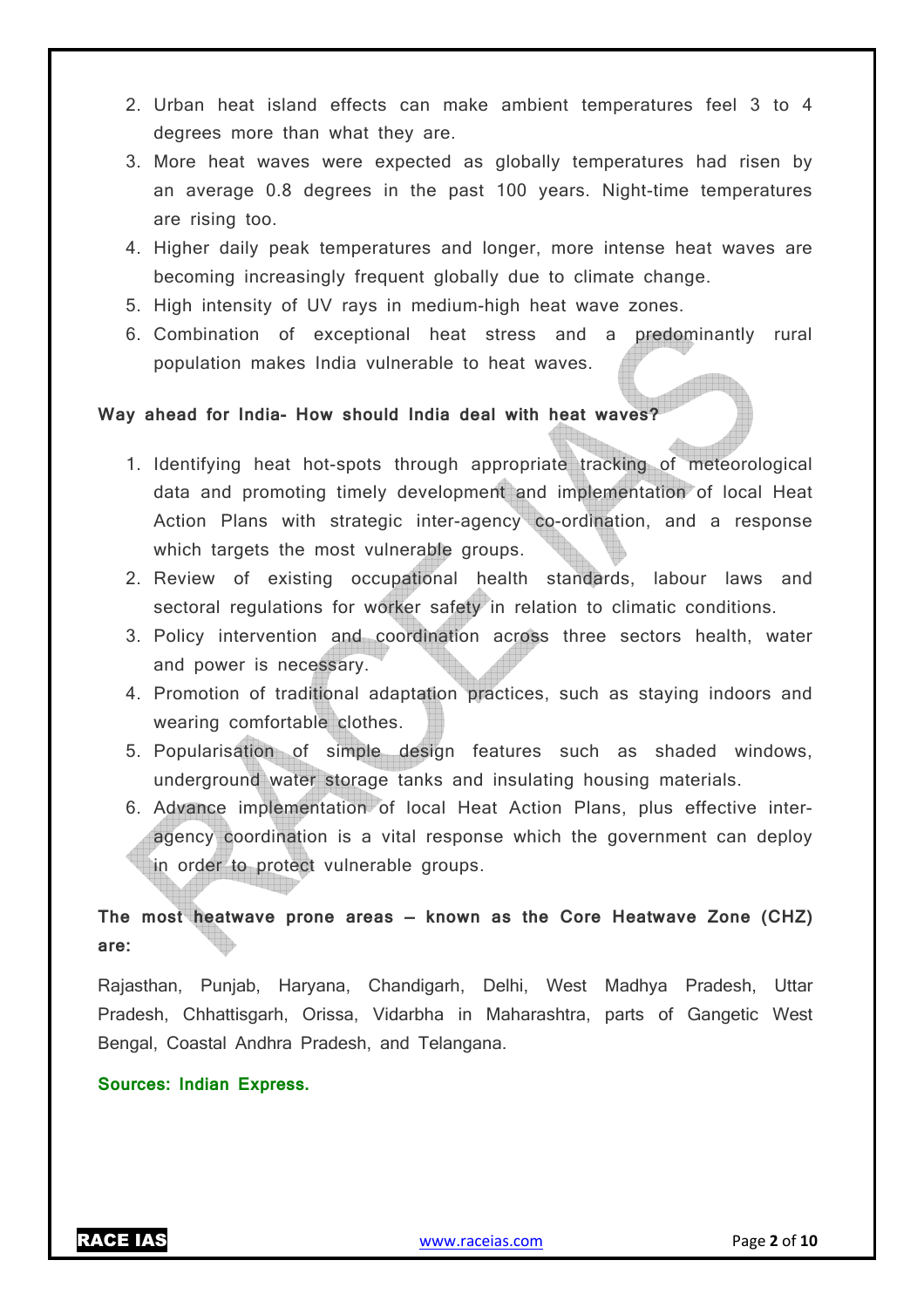### **Basic structure and the Kesavananda Bharati case:**

### **Context:**

Exactly forty nine ago, on April 24, 1973, Chief Justice Sikri and 12 judges of the Supreme Court assembled to deliver the most important judgment in its history. The case of Kesavananda Bharati v State of Kerala had been heard for 68 days, the arguments commencing on October 31, 1972, and ending on March 23, 1973.

- By a 7-6 verdict, a 13-judge Constitution Bench ruled that the 'basic structure' of the Constitution is inviolable, and could not be amended by Parliament.
- The basic structure doctrine has since been regarded as a tenet of Indian constitutional law.

### **Background of the case:**

All this effort was to answer just one main question: was the power of Parliament to amend the Constitution unlimited? In other words, could Parliament alter, amend, abrogate any part of the Constitution even to the extent of taking away all fundamental rights?

- In the early 1970s, the government of then Prime Minister Indira Gandhi had enacted major amendments to the Constitution (the 24th, 25th, 26th and 29th) to get over the judgments of the Supreme Court in RC Cooper (1970), Madhavrao Scindia (1970) and the earlier mentioned Golaknath.
- In RC Cooper, the court had struck down Indira Gandhi's bank nationalisation policy, and in Madhavrao Scindia it had annulled the abolition of privy purses of former rulers.
- All the four amendments, as well as the Golaknath judgment, came under challenge in the Kesavananda Bharati case– where relief was sought by the religious figure Swami Kesavananda Bharati against the Kerala government vis-à-vis two state land reform laws.

### **What constitutes the basic structure?**

The Constitutional Bench ruled by a 7-6 verdict that Parliament should be restrained from altering the 'basic structure' of the Constitution.

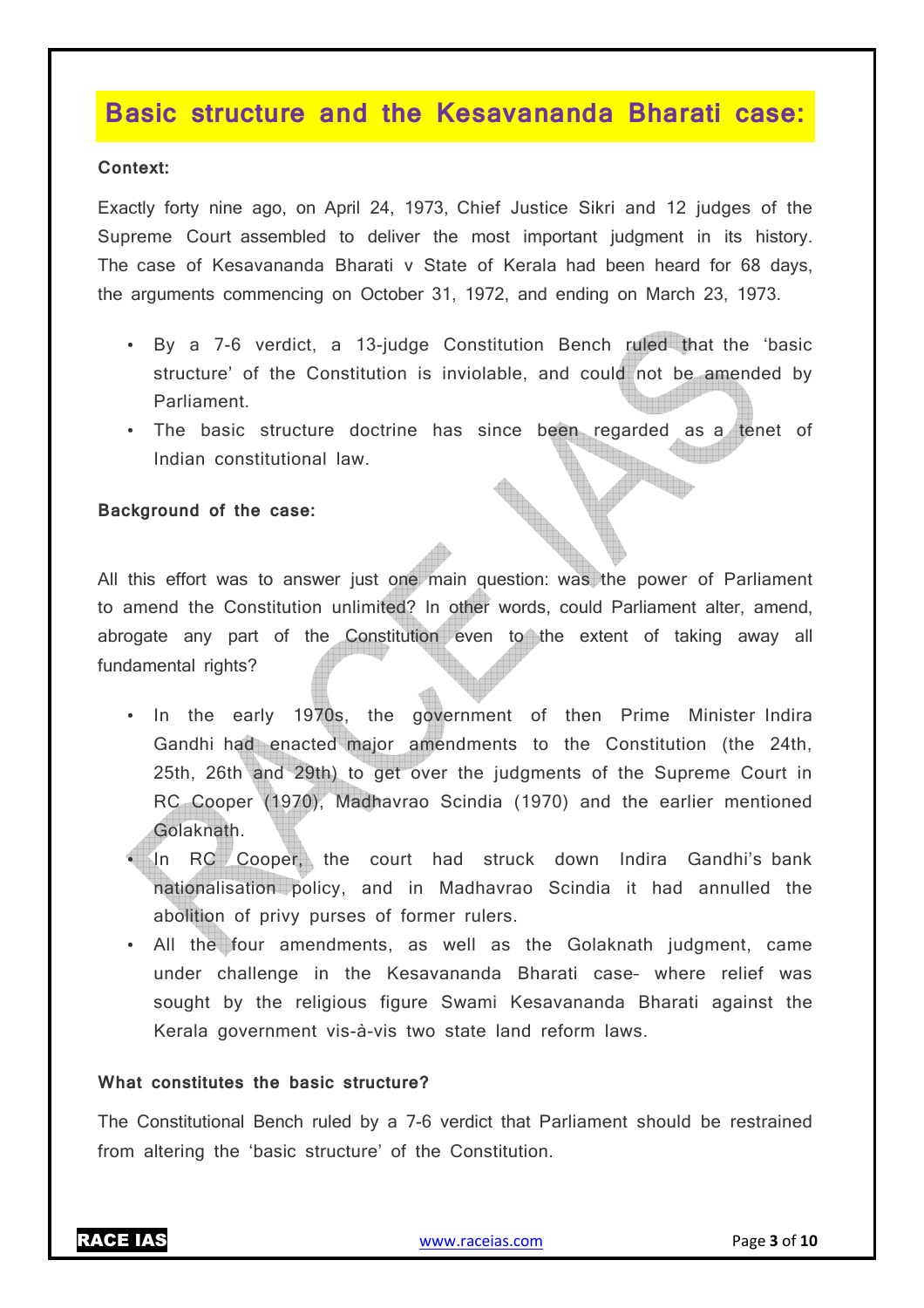The court held that under Article 368, which provides Parliament amending powers, something must remain of the original Constitution that the new amendment would change.

The court did not define the 'basic structure', and only listed a few principles federalism, secularism, democracy  $-$  as being its part. Since then, the court has been adding new features to this concept.

### **'Basic structure' since Kesavananda:**

The 'basic structure' doctrine has since been interpreted to include the supremacy of the Constitution, the rule of law, Independence of the judiciary, doctrine of separation of powers, federalism, secularism, sovereign democratic republic, the parliamentary system of government, the principle of free and fair elections, welfare state, etc.

#### **What do critics say?**

Critics of the doctrine have called it undemocratic, since unelected judges can strike down a constitutional amendment.

At the same time, its proponents have hailed the concept as a safety valve against majoritarianism and authoritarianism.

### **Outcomes and implications of the judgment:**

If the majority of the Supreme Court had held that Parliament could alter any part of the Constitution, India would most certainly have degenerated into a totalitarian State or had one-party rule.

At any rate, the Constitution would have lost its supremacy.

- The 39th Amendment prohibited any challenge to the election of the President, Vice-President, Speaker and Prime Minister, irrespective of the electoral malpractice. This was a clear attempt to nullify the adverse Allahabad High Court ruling against Indira Gandhi.
- The 41st Amendment prohibited any case, civil or criminal, being filed against the President, Vice-President, Prime Minister or the Governors, not only during their term of office but forever. Thus, if a person was a governor for just one day, he acquired immunity from any legal proceedings for life.

If Parliament were indeed supreme, these shocking amendments would have become part of the Constitution.

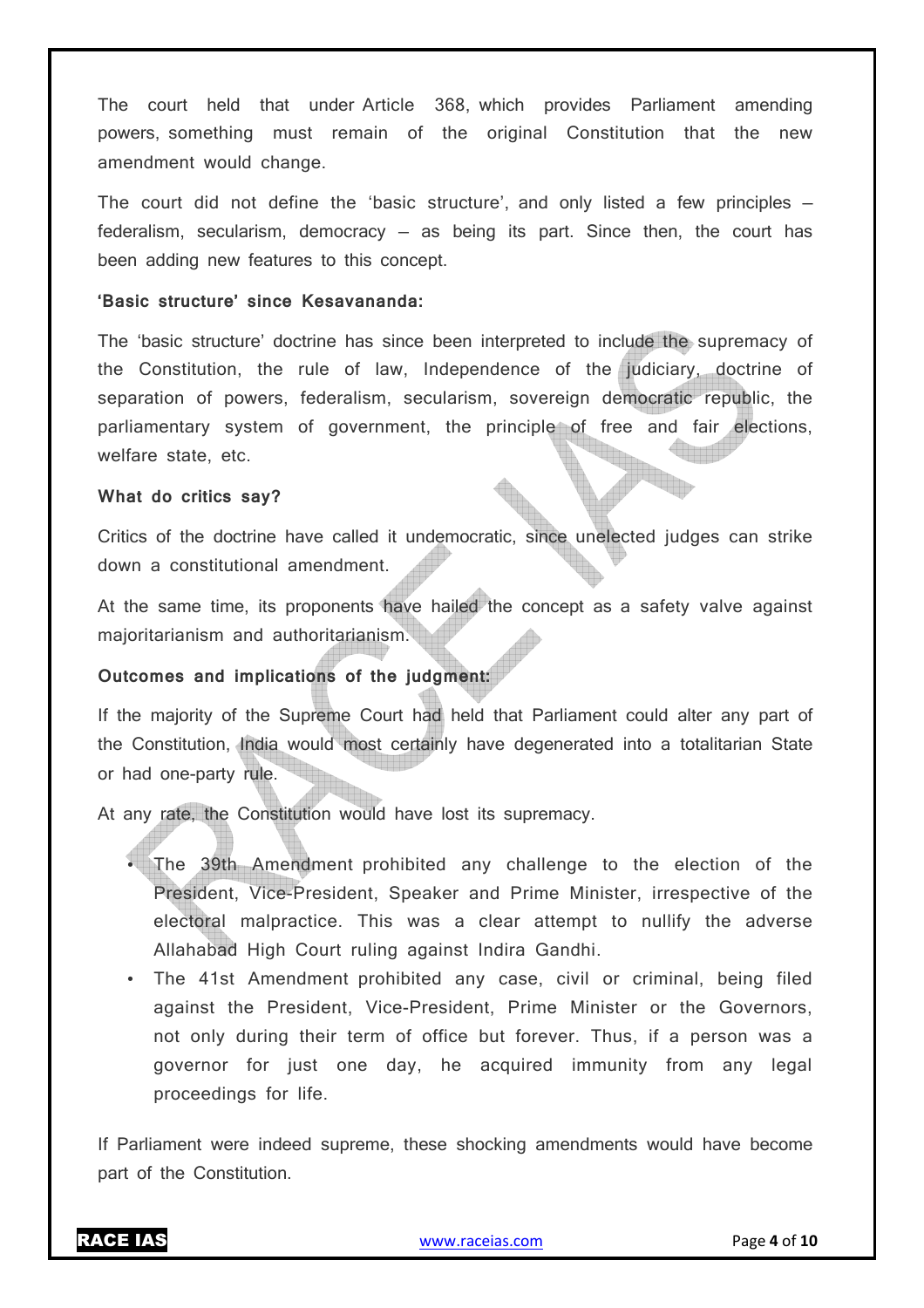### **Sources: Indian Express.**

# **Hepatitis B:**

### **Context:**

A series of unexplained cases of Hepatitis B in children has taken over the world. Many countries including the US and UK reported mysterious cases of a few children being diagnosed with Hepatitis B.

- Hepatitis B is an infection in the liver which happens because of the Hepatitis B virus or HBV.
- The virus usually spreads through blood, semen or other body fluids.

### **Prevention:**

It can be prevented or protected against through vaccination.

### **Symptoms:**

- The most common symptoms of Hepatitis B are jaundice, fever, fatigue that lasts for weeks or even months, vomiting, loss of appetite, and pain in joints or belly.
- When it is acute, the virus lasts a small time and doesn't always necessarily need treatments although it can get serious and lead to lifethreatening diseases like organ scarring, liver failure and even cancer.

### **What is adenovirus and how is it leading to Hepatitis B in children?**

Adenovirus is a group of viruses that commonly cause cold or flu-like symptoms, fever, sore throat, acute bronchitis, pneumonia, conjunctivitis, acute inflammation of the stomach, diarrhoea, vomiting, nausea and stomach pain.

- Adenovirus is known to spread from one person to another through close contact, coughing, sneezing and even by touching an object containing adenovirus and then further touching the mouth, nose or eyes.
- Type 41 adenovirus is suspected of causing Hepatitis B in children.
- While there are more than 50 types of adenoviruses, it is type 41 that causes diarrhoea, vomiting and fever along with respiratory problems.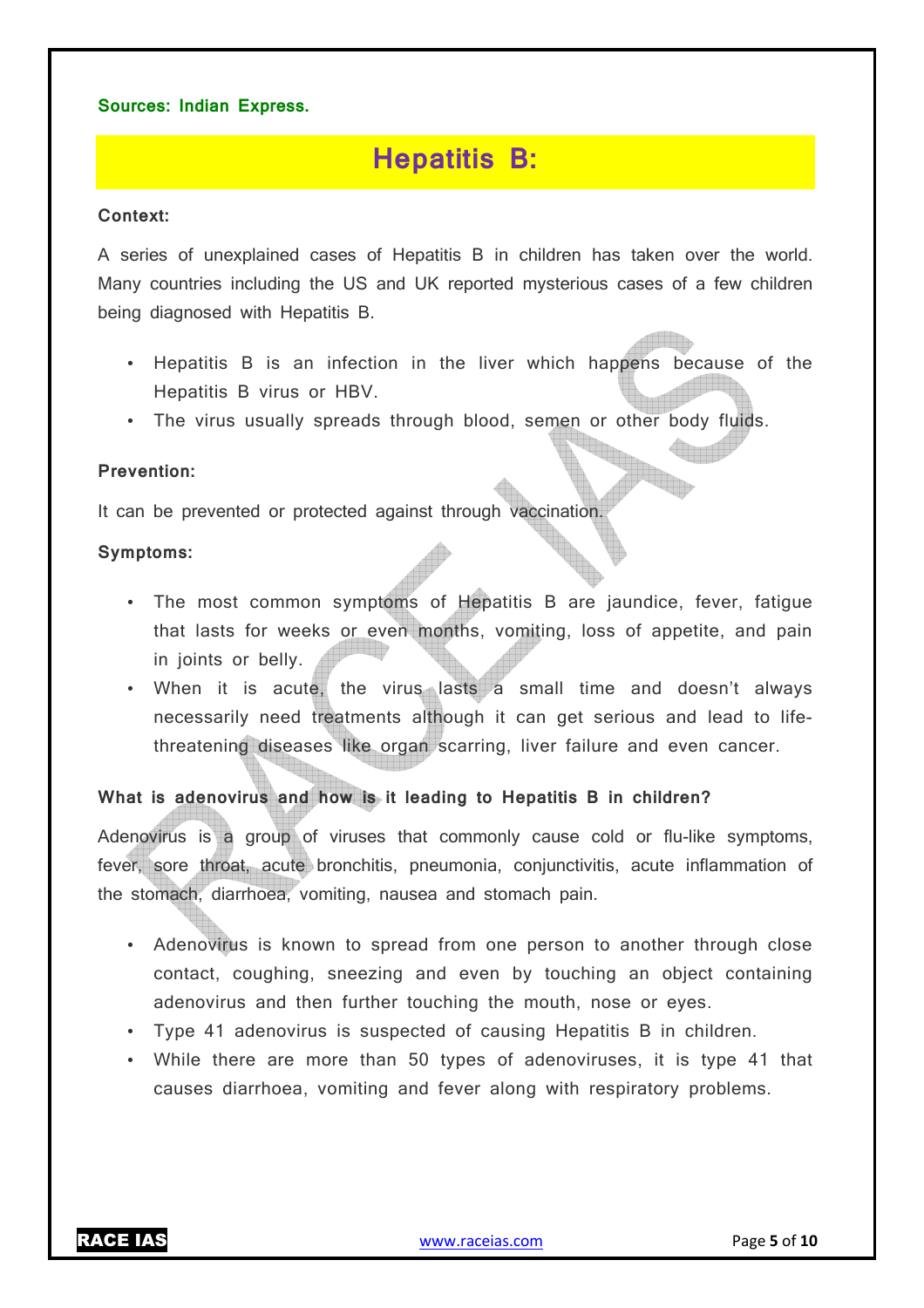# **Type of Hepatitis**

| virus                    | А                                     | в                                      | C                                                          | D                                      | Е                                |
|--------------------------|---------------------------------------|----------------------------------------|------------------------------------------------------------|----------------------------------------|----------------------------------|
| Source of                | feces                                 | blood/<br>blood-derived<br>body fluids | blood/<br>blood-derived<br>body fluids                     | blood/<br>blood-derived<br>body fluids | feces                            |
| Route of<br>transmission | fecal-oral                            | percutaneous<br>permucosal             | percutaneous<br>permucosal                                 | percutaneous<br>permucosal             | fecal-oral                       |
| Chronic<br>infection     | no                                    | yes                                    | yes                                                        | yes                                    | no                               |
| Prevention               | pre/post-<br>exposure<br>immunization | pre/post-<br>exposure<br>immunization  | blood donor<br>screening;<br>risk behavior<br>modification | risk behavior<br>modification          | ensure safe<br>drinking<br>water |

**Sources: Indian Express.**

# **Karnataka sets 2027 target to become malaria-free:**

### **Context:**

Karnataka has set a target to eliminate malaria by 2027, three years before the 2030 target set by the Union government.

• Karnataka has received national recognition and appreciation for its efforts to eliminate malaria in the past six years, between 2015 and 2021, as part of the National Framework for Malaria Elimination in India (NFMEI) initiative.

### **About Malaria:**

Malaria is a life-threatening disease caused by parasites that are transmitted to people through the bites of infected female Anopheles mosquitoes.

**Malaria burden across the world:**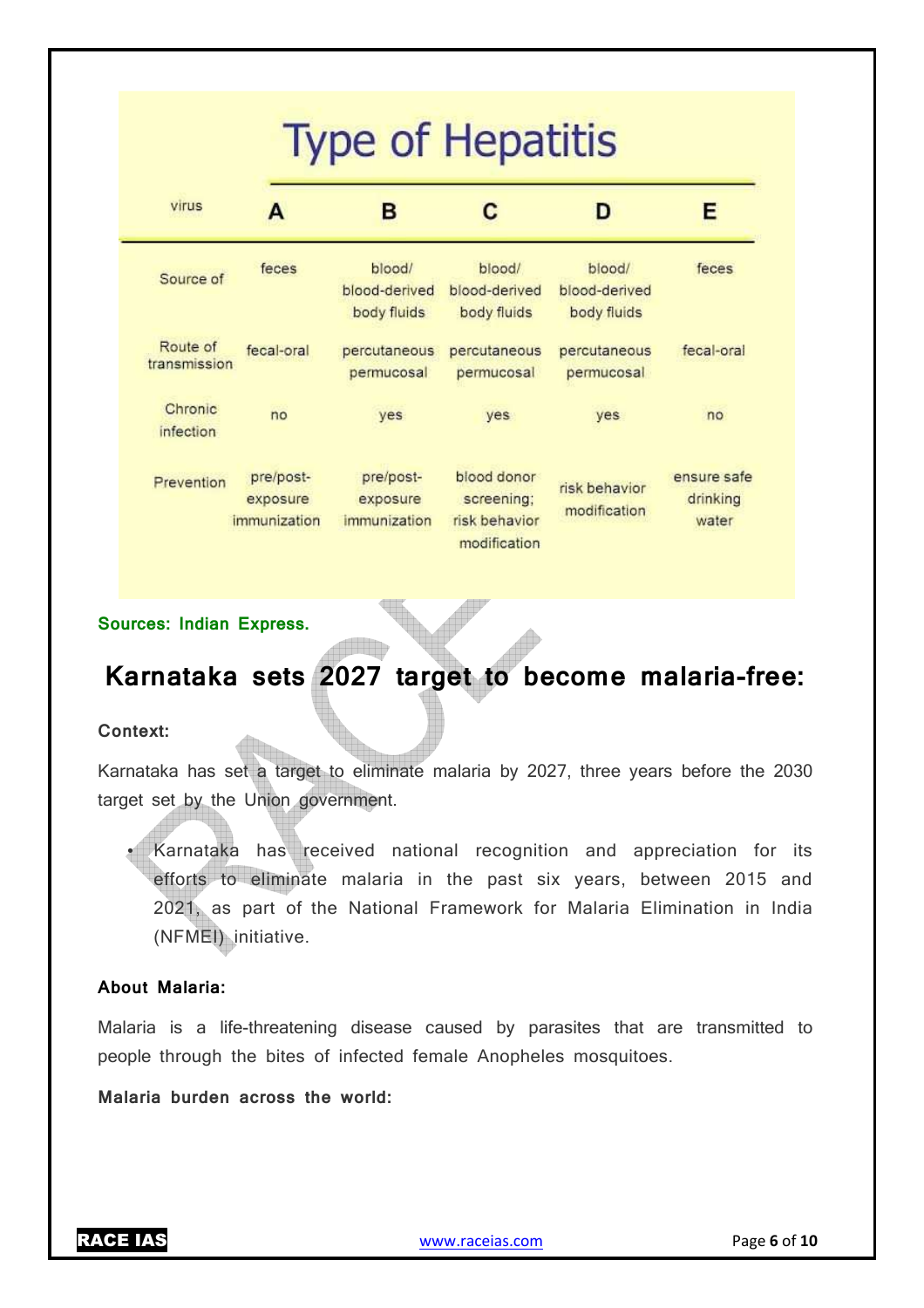- Malaria is most endemic in Africa, with Nigeria, Congo, Tanzania, Mozambique, Niger and Burkina Faso together accounting for over half the yearly deaths.
- Even now, the disease kills over four lakh every year, according to WHO figures.
- Children aged under 5 years are the most vulnerable group affected by malaria; in 2019, they accounted for 67% (274,000) of all malaria deaths worldwide.
- In 2019, India had an estimated 5.6 million cases of malaria compared to about 20 million cases in 2020.

### **WHO malaria-free certification:**

- 1. WHO grants the certification when a country has demonstrated that the chain of indigenous malaria transmission by Anopheles mosquitoes has been interrupted nationwide for at least the past three consecutive years.
- 2. A country must also demonstrate the capacity to prevent the reestablishment of transmission.
- 3. The final decision on awarding a malaria-free certification rests with the WHO Director-General, based on a recommendation by the independent Malaria Elimination Certification Panel (MECP).

### **Key findings of the WHO World Malaria Report 2020:**

- India has made considerable progress in reducing its malaria burden.
- India is the only highly endemic country which has reported a decline of 17.6% in 2019 as compared to 2018.

### **Reasons for the failure to develop a malaria vaccine so far:**

- 1. The complexity of the life-cycle of the malaria-causing parasite, a part of which is spent in the human host.
- 2. These parasites are also able to hide inside human cells to avoid being recognised by the immune system, creating further challenges.
- 3. Lack of funding and interest in developing a malaria vaccine.
- 4. The vaccine manufacturers have little incentive for malaria vaccines.

### **Sources: the Hindu.**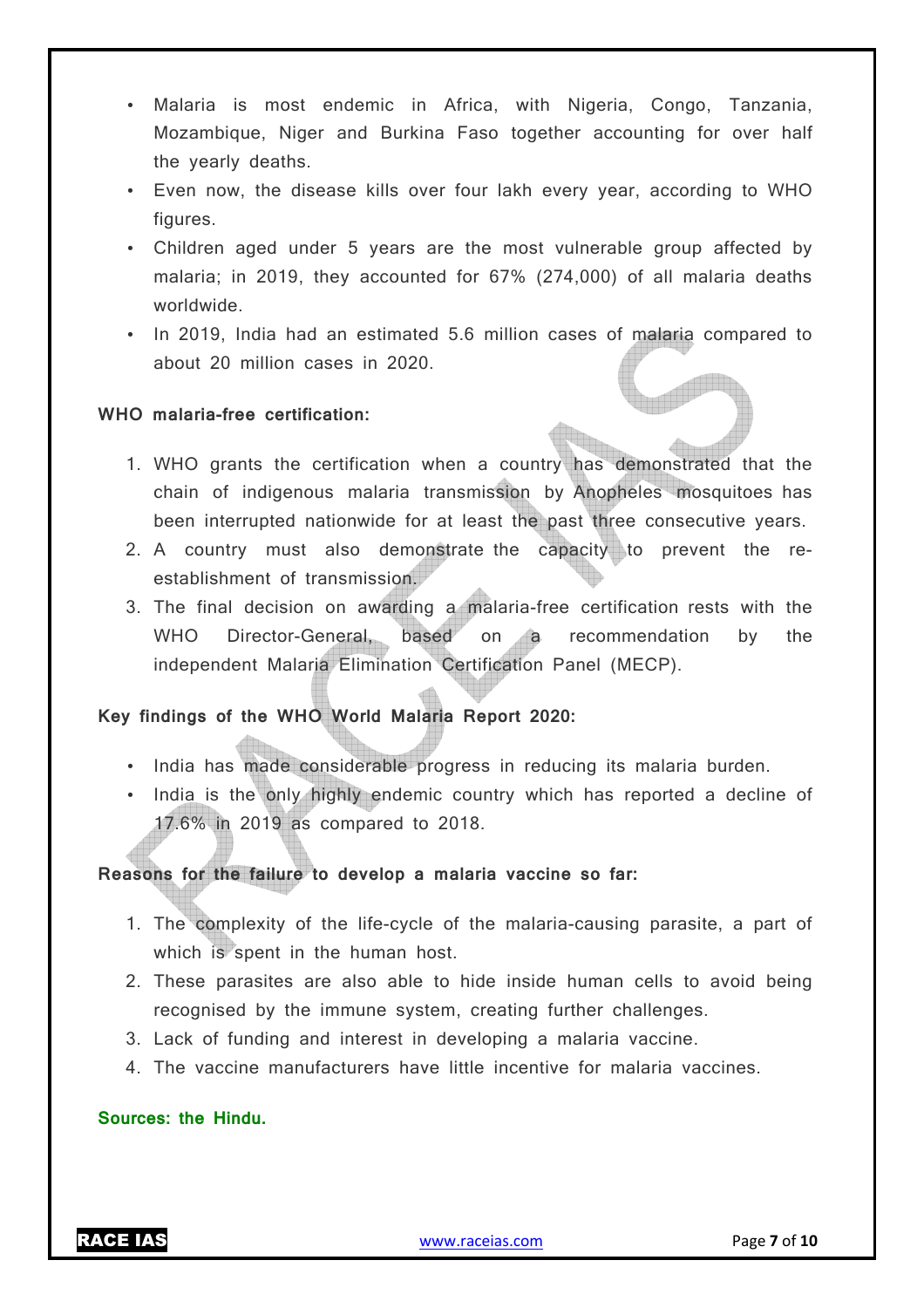### **Section 144 CrPC:**

### **What is it?**

This colonial-era law, which has been retained in the Code, empowers a district magistrate, a sub-divisional magistrate, or any other executive magistrate empowered by the state government, to issue orders to prevent and address urgent cases of apprehended danger or nuisance.

- The written order by the officer may be directed against an individual or individuals residing in a particular area, or to the public at large.
- In urgent cases, the magistrate can pass the order without giving prior notice to the individual targeted in the order.

### **Powers under the provision:**

- The provision allows the magistrate to direct any person to abstain from a certain act, or to pass an order with respect to a certain property in the possession or under the management of that person.
- This usually means restrictions on movement, carrying arms, and unlawful assembly.
- It is generally understood that an assembly of three or more people is prohibited under Section 144.

### **Duration:**

Orders passed under Section 144 remain in force for two months, unless the state government considers it necessary to extend it. But in any case, the total period for which the order is in force cannot be more than six months.

### **Criticisms:**

- The section is sweeping, and allows the magistrate to exercise absolute power unjustifiably.
- Under the law, the first remedy against the order is a revision application that must be filed to the same officer who issued the order in the first place.
- Aggrieved individuals argue that in many cases their rights would have already been violated by the state even before the High Court had intervened.

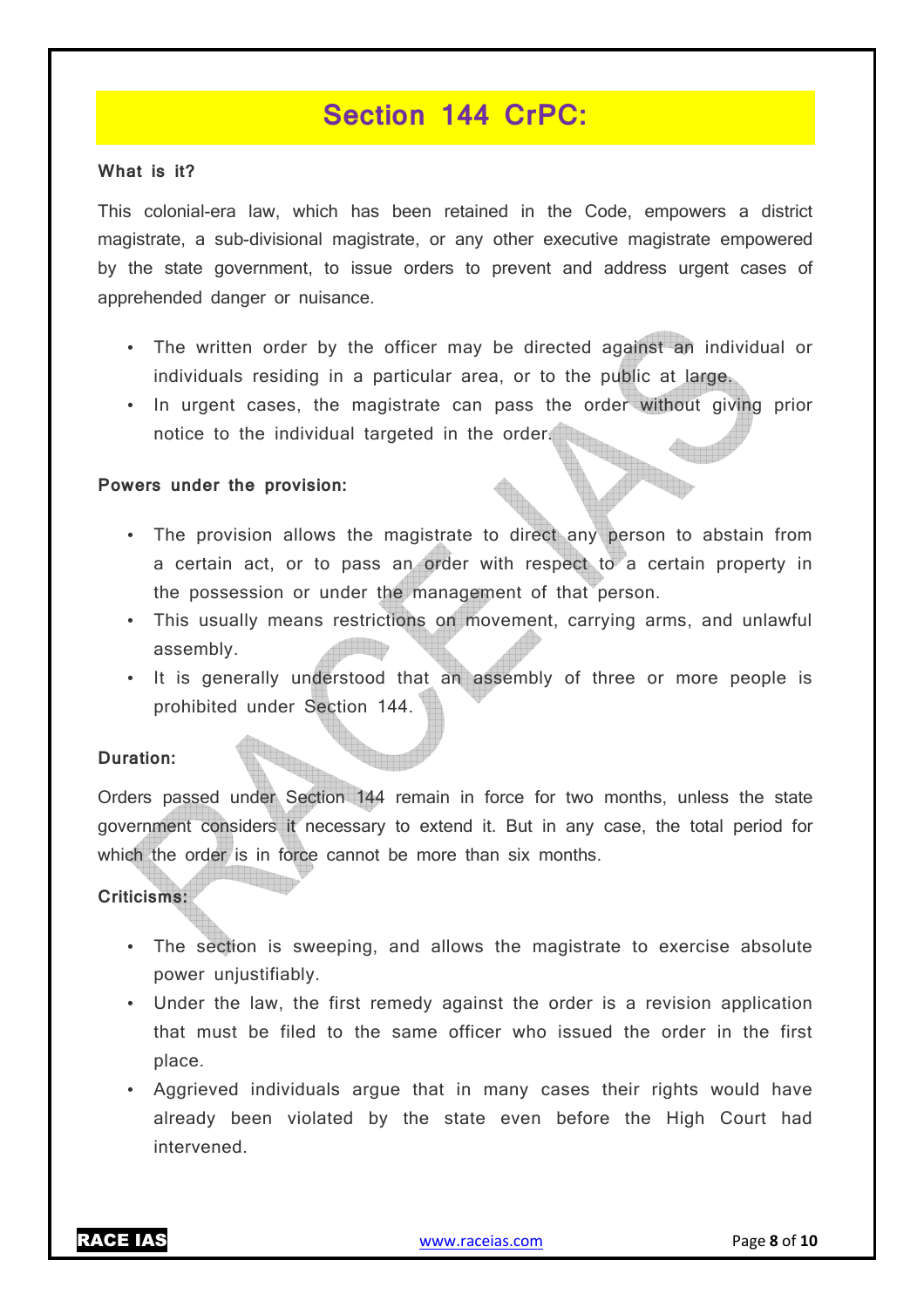• Imposing prohibitory orders over a very large area is not justified because the security situation differs from place to place and cannot be dealt with in the same manner.

### **Supreme Court rulings:**

1961 'Babulal Parate vs State of Maharashtra and Others': Supreme Court refused to strike down the law, saying it is "not correct to say that the remedy of a person aggrieved by an order under the section was illusory".

In 1967, the court rejected a challenge to the law saying "no democracy can exist if 'public order' is freely allowed to be disturbed by a section of the citizens".

In 1970 ('Madhu Limaye vs Sub-Divisional Magistrate'), the court said the power of a magistrate under Section 144 "is not an ordinary power flowing from administration but a power used in a judicial manner and which can stand further judicial scrutiny".

• The court, however, upheld the constitutionality of the law, ruling that the restrictions imposed through Section 144 are covered under the "reasonable restrictions" to the fundamental rights laid down under Article 19(2) of the Constitution.

### **Why in the News?**

Uttarakhand government has invoked Section 144 after the Supreme Court instructed the Uttarakhand government to give a commitment that there would be no "untoward situation" or "unacceptable statements" during a mahapanchayat that had been planned by Hindu religious leaders in the village on April 27.

### **Need for:**

Incendiary speeches against Muslims have been made by Hindu religious leaders at such gatherings previously, including one organised in Haridwar in December last year.

### **Sources: Indian Express.**

# **What is the iRAD?**

• iRAD is an initiative of the Ministry of Road Transport and Highways (MoRTH), with an objective to improve road safety in the country.